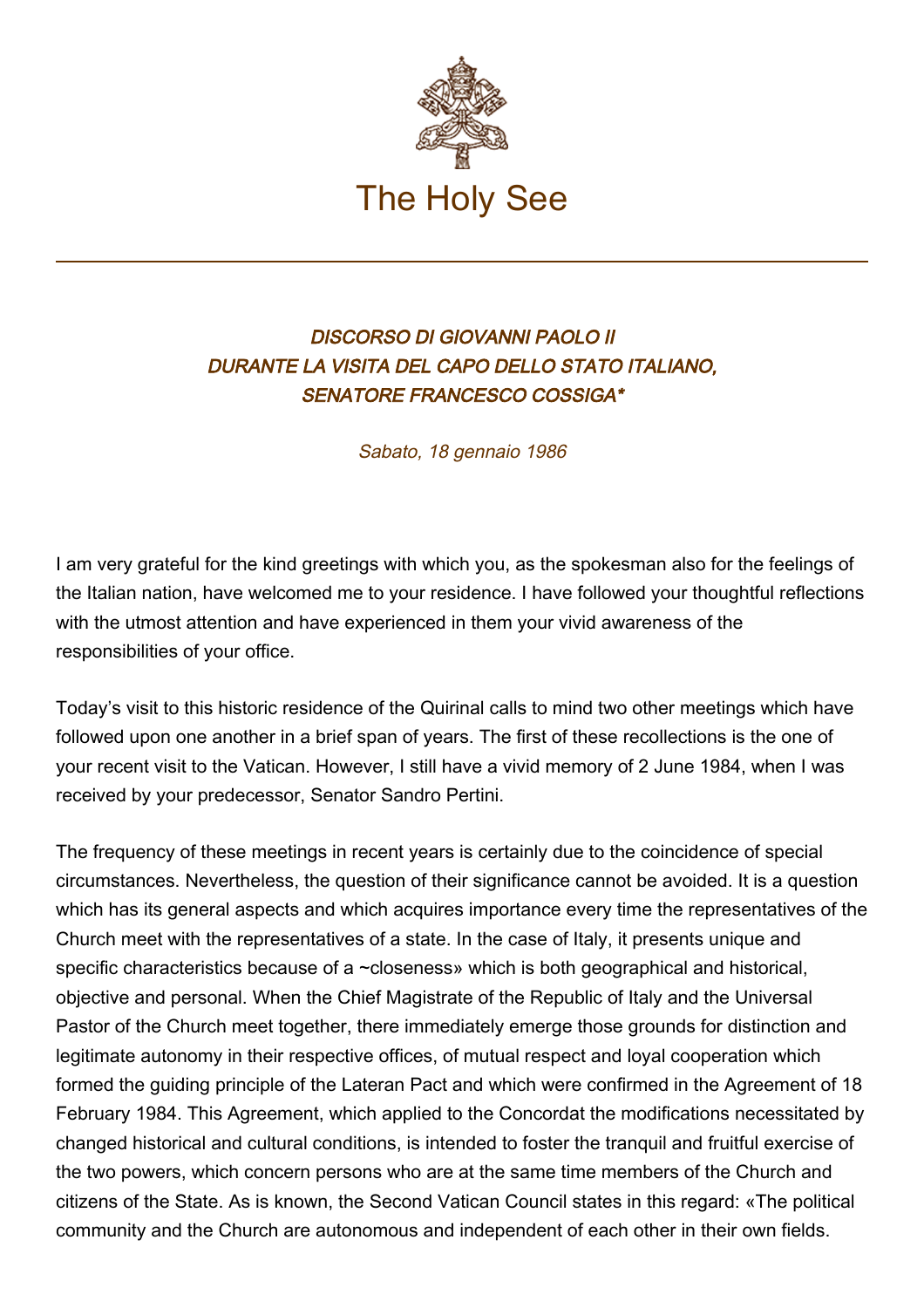Nevertheless, both are devoted to the personal vocation of man, though under different titles. This service will redound the more effectively to the welfare of all in so far as both institutions practise better cooperation according to the local and prevailing situation» (Const. Gaudium et Spes, 76).

A primary and fundamental significance of today's meeting is, therefore, that of joining in the common affirmation of such principles and in the obligation deriving from them of an ever more harmonious and beneficial cooperation between Church and State in fostering the betterment of man and of society.

2. At the same time, by rendering a visit to the First Citizen of Italy, I wish to carry out a public and proper act of gratitude for the gracious hospitality which citizens and groups, institutions and officials reserve for all those who come to Italy and, in a special way, to Rome for spiritual and religious reasons. In saying this, I am aware that I also am speaking on behalf of my brothers in the episcopate throughout the world.

It is comforting to note how the numerous pilgrims and visitors who come to Rome to «celebrate~ their Catholic faith find here an atmosphere which is distinguished by its warmth, openness and generosity.

It is a spirit of hospitality which is typical of the Italian nation and which has traditionally characterized its way of life. I am happy on this occasion formally to recognize it once again.

3. Mr. President, the reference to the traditional hospitality of the Italian people almost naturally leads me to extend my remarks to the entire historical heritage of this nation, which has its roots in Christian tradition and is intimately bound to the presence of the Apostolic See. This presence, inasmuch as it calls forth historical reminiscences and providential offices exercised, constitutes a perennial reminder urging us to guard and develop this two thousand year heritage.

The Church is aware of the ancient roots from which many aspects of contemporary society draw their vitality. Because of this, she never tires of reminding nations of their own past as the most authentic source of inspiration for their journey in history. The Italian nation is the recipient and privileged guardian of the inheritance of the Apostles Peter and Paul. It is an intensely spiritual inheritance; that is to say, one which is at once cultural, moral and religious. It is a living inheritance, as is shown not only by the centuries long, uninterrupted witness to holiness, to charity, to human advancement, but also by the creative insertion of the community of believers into contemporary society. It is a heritage, finally, which gives almost a special connotation to Italy's acknowledged contribution to understanding, fraternity and peace among the peoples of the world.

The aforementioned Agreement of 18 February 1984, likewise makes reference to this inheritance when it asserts that the Republic of Italy recognizes « the value of religious education» and takes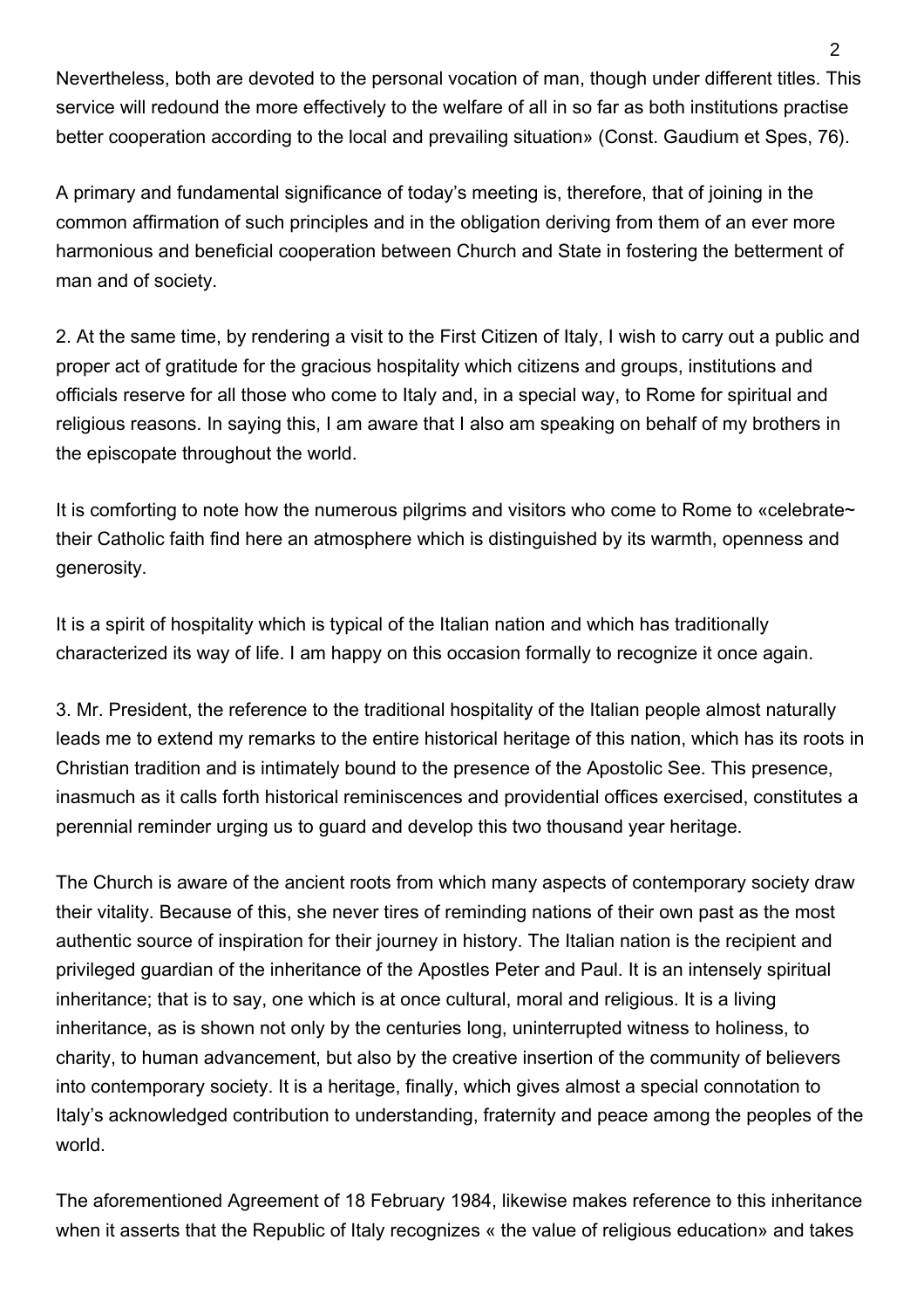into account the fact that « the principles of Catholicism form part of the historical heritage of the Italian nation» (cf. art. 9, 2). These are lofty and enlightening words from which it is necessary and will be necessary constantly to draw inspiration with fidelity and integrity in the solutions of the concrete problems gradually emerging.

4. From such a fertile field of human and Christian values has come the constant impulse for the progress of the nation, which is manifest not only in the areas, albeit noteworthy, of economy and labour, but also in those of political expression, art and education, in the organization of society and in the active participation in the life of the international community.

The results achieved up to this point are worthy of sincere recognition. At the same time, situations and events of a negative character constantly demand active attention and renewed dedication in keeping with the moral inheritance of the nation.

The Church, which is foreign to no people, looks with particular solicitude to contemporary Italy and, in a special way, to the problems in the area of labour, of employment, of the family and of the education of youth. If I make mention of these, it is only in order to show my participation in a concern which I know to be one shared by the leaders of the civil community, and to reaffirm the ready and generous willingness on the part of the ecclesiastical leadership to collaborate in the search for concrete solutions.

Nor am I able to forget the drama of terrorism which once again recently has wounded Italy. This disturbing phenomenon already exceeds all bounds in its explosion of blind violence. Furthermore, in striking at Italy, it is not only directed against innocent victims, but has injured a nation which in its tradition has a lively sensitivity and a sympathetic concern for the victims of difficult or unjust situations.

Mr. President, to you, who represent her in such a worthy manner, I wish to express my wish that Italy, with God's help, may be able to overcome those obstacles which still stand in the way of the full development of her great forces for progress and peace.

It is a wish which takes on special significance in this year in which the Italian nation is preparing to celebrate the fortieth anniversary of the foundation of the Republic. It is a wish for liberty, for justice, for solidarity, for those values, that is, on which rests the foundation of the state and which, at the same time. form the contribution which other nations await from Italy, especially those nations which only recently have appeared with equal dignity and legitimate aspirations on the stage of the international community.

Finally, it is a wish which I express in prayer, imploring from Almighty God a special blessing for all the citizens of Italy and for those responsible for their destiny.